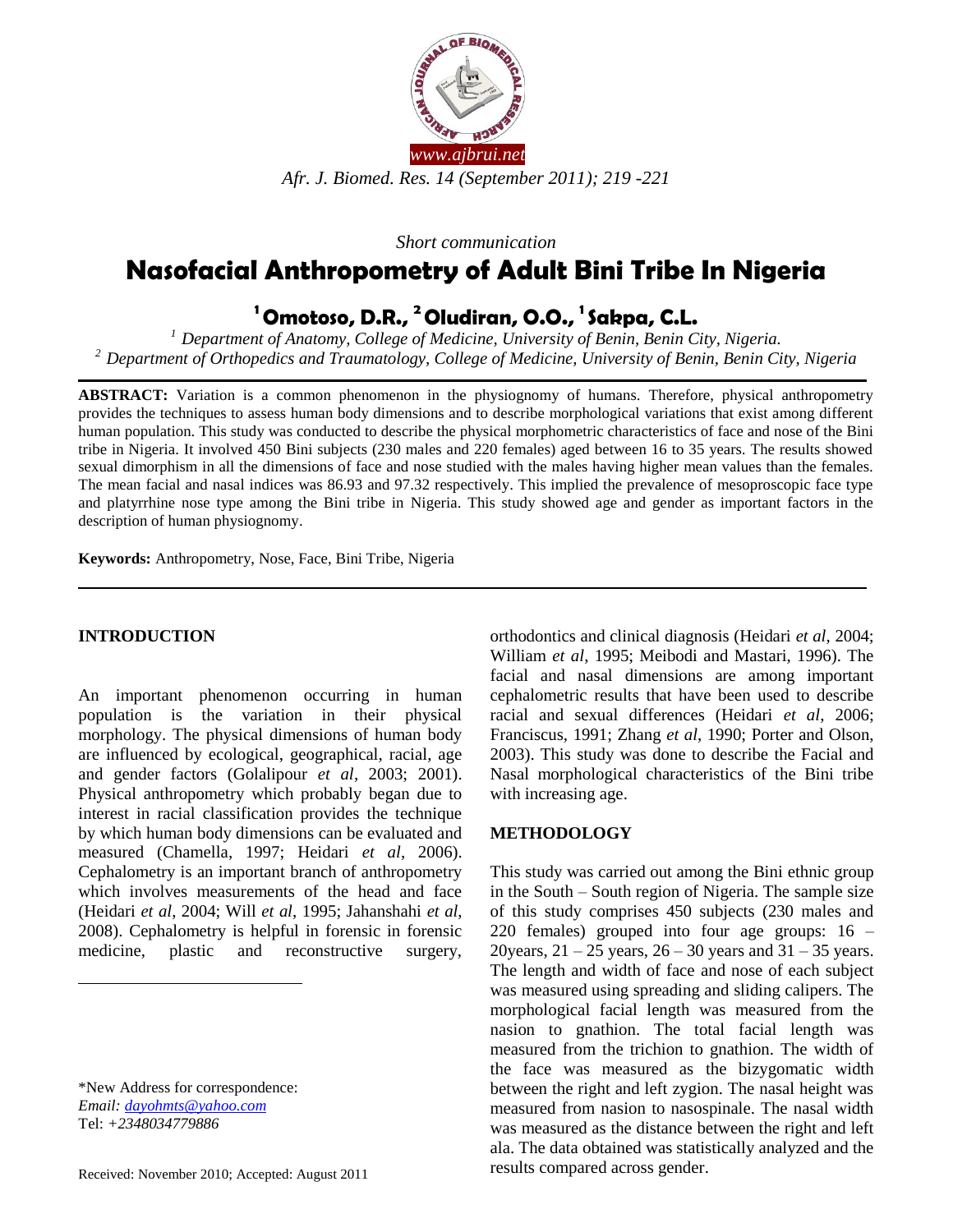## **RESULTS**

The result for age group  $16 - 20$  years represented in Table 1 showed a higher mean values among the males than the females. The sexual difference was significant for all the measurements except the facial width (P> 0.05). The results for older age groups depicted in Tables  $2 - 4$ , were also similar. All the dimensions studied showed increase in their mean values from lower to higher age groups.

The mean facial and nasal indices also showed a significant variation across gender with higher values observed among the males than the females. The overall facial and nasal indices- 86.93 and 97.32 respectively, implied the prevalence of the mesoproscopic face type and platyrrhine nose type among the Bini tribe in Nigeria.

#### **Table 1:**

Mean  $(\pm SD)$  of the length and width of face and nose of Bini tribe aged  $15 - 20$  years.

| <b>VARIABLES</b>               | MALE(65)<br>Mean $(\pm SD)$ | FEMALE (68)<br>Mean $(\pm SD)$ |
|--------------------------------|-----------------------------|--------------------------------|
| Morphological<br>Facial Length | $11.05 \pm 0.46$            | $10.67 \pm 0.41$               |
| <b>Total facial Length</b>     | $18.30 \pm 0.63$            | $17.80 \pm 0.58$               |
| Facial Width                   | $12.46 \pm 0.52$            | $12.45 \pm 0.47$               |
| Nasal Length                   | $4.45 \pm 0.12$             | $4.38 \pm 0.13$                |
| Nasal Breadth                  | $4.32 \pm 0.10$             | $4.20 \pm 0.11$                |

#### **Table 2:**

Mean  $(\pm SD)$  of the length and width of face and nose of Bini tribe aged  $21 - 25$  years.

| <b>VARIABLES</b>                  | MALE(57)<br>Mean $(\pm SD)$ | FEMALE (52)<br>Mean $(\pm SD)$ |  |
|-----------------------------------|-----------------------------|--------------------------------|--|
| Facial<br>Morphological<br>Length | $11.15 \pm 0.57$            | $10.70 \pm 0.55$               |  |
| <b>Total facial Length</b>        | $18.90 \pm 0.67$            | $18.30 \pm 0.62$               |  |
| Facial Width                      | $12.64 \pm 0.55$            | $12.62 \pm 0.50$               |  |
| Nasal Length                      | $4.57 \pm 0.10$             | $4.42 \pm 0.11$                |  |
| Nasal Breadth                     | $4.45 \pm 0.12$             | $4.34 \pm 0.12$                |  |

**Table 3:** Mean and Standard Deviation of the length and width of face and nose of Bini tribe aged  $25 - 30$  years.

| <b>VARIABLES</b>                  | MALE(50)<br>Mean $(\pm SD)$ | FEMALE (45)<br>Mean $(\pm SD)$ |
|-----------------------------------|-----------------------------|--------------------------------|
| Facial<br>Morphological<br>Length | $11.21 \pm 0.48$            | $11.08 \pm 0.53$               |
| Total facial Length               | $19.50 \pm 0.61$            | $18.70 \pm 0.66$               |
| <b>Facial Width</b>               | $12.85 \pm 0.48$            | $12.83 \pm 0.57$               |
| Nasal Length                      | $4.68 \pm 0.14$             | $4.47 \pm 0.12$                |
| Nasal Breadth                     | $4.54 \pm 0.12$             | $4.36 \pm 0.13$                |
|                                   |                             |                                |

#### **Table 4:**

Mean  $(\pm SD)$  of the length and width of face and nose of Bini tribe aged  $31 - 35$  years.

| <b>VARIABLES</b>           | <b>MALE</b> (58)<br>Mean $(\pm SD)$ | FEMALE (55)<br>Mean $(\pm SD)$ |
|----------------------------|-------------------------------------|--------------------------------|
| Morphological              | $11.24 \pm 0.46$                    | $11.12 \pm 0.58$               |
| Facial Length              |                                     |                                |
| <b>Total facial Length</b> | $19.80 \pm 0.52$                    | $18.90 \pm 0.54$               |
| Facial Width               | $12.92 \pm 0.53$                    | $12.86 \pm 0.63$               |
| Nasal Length               | $4.72 \pm 0.11$                     | $4.59 \pm 0.14$                |
| Nasal Breadth              | $4.64 \pm 0.09$                     | $4.42 \pm 0.10$                |

#### **Table 5:**

Mean  $(\pm SD)$  of the Facial and Nasal Indices of Male and Female Bini tribe

|                  | Male (230) |       | Females (220) |      |
|------------------|------------|-------|---------------|------|
| <b>VARIABLES</b> | Mean       | S. D. | Mean          | S.D. |
| Facial Index     | 87 98      | 2.55  | 85.88         | 2.48 |
| Nasal Index      | 97.65      | 2.78  | 96.99         | 2.69 |

#### **DISCUSSION**

The face and the nose are important physiognomic features in humans. The facial and nasal dimensions are among the most important cephalometric parameters that describe human morphology. The variations in the form of the nose are greater than those found in the cranium and much greater than the body variation as a whole (Indira and Sharma, 1959). The result of this study showed significant differences in the mean morphological and total facial and nasal length and nasal width across gender. There was no significant difference in the mean facial width across gender. The study by Kharbanda *et al* 1991 reported significant difference for both anterior and facial height between males and females Indians. Similarly, sexual dimorphism was reported in a study by Pandey (2006) among Onges tribe in India. In the study, the nasal length, nasal breadth, bizygomatic breadth and facial height were significantly higher among male Onges than female Onges. The study by Olotu *et al* 2009 showed that the mean facial and nasal height of adult Igbo males in Nigeria were significantly higher ( $P <$ 0.05) than the values for adult Igbo females. This study in agreement with several studies showed the relevance of nasal and facial dimensions in the description of gender based variation among different groups and races of human population.

### **REFERENCES**

**Chamella, M. (1997).** Biological Anthropology. Translated to Persian (Farsi) by Nadri, A. *First Edition, Gostar Publisher.*Tehran. PP: 75.